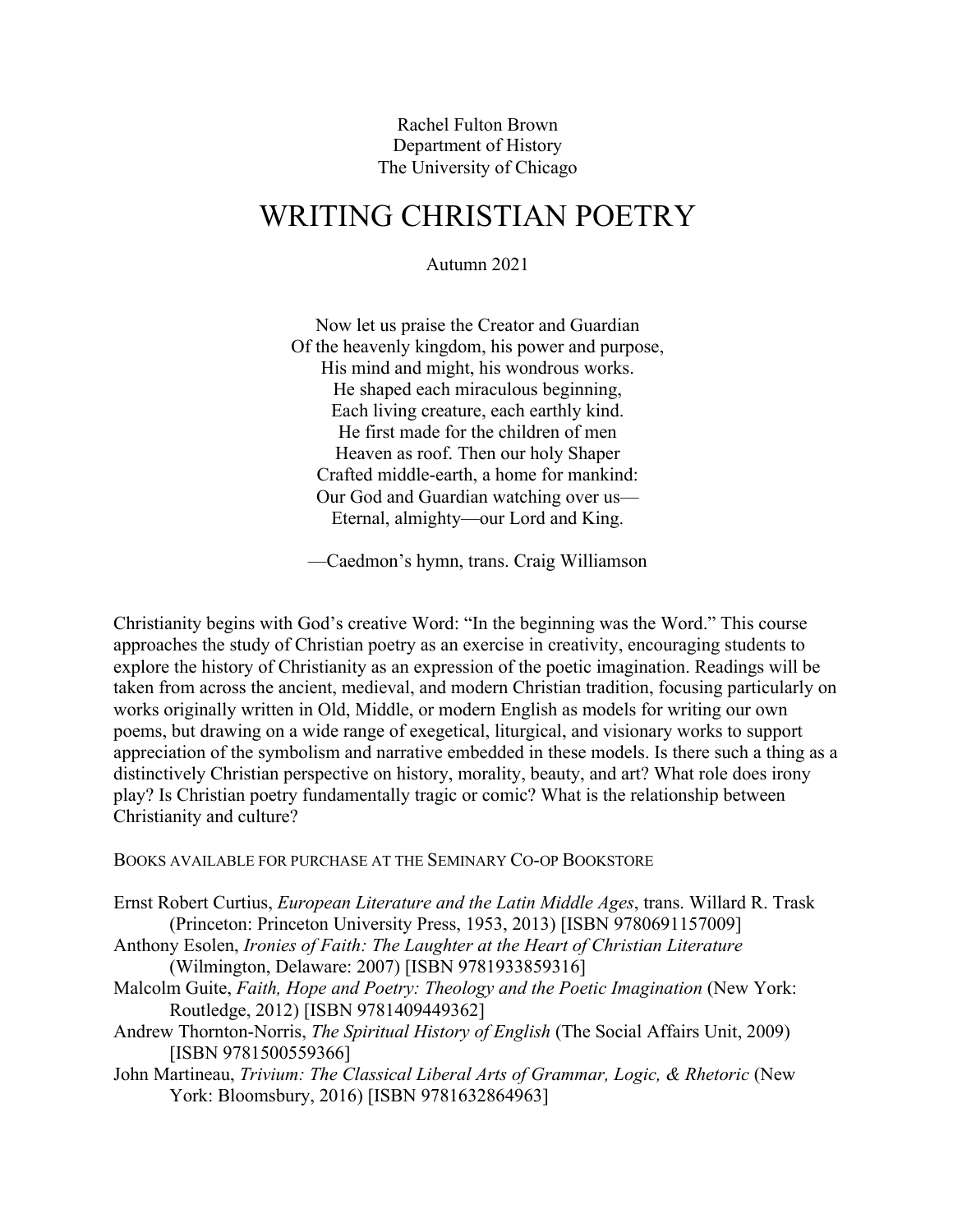#### COURSE REQUIREMENTS

The main requirement for this seminar is to write **a poem of 50 stanzas of 8 lines each (400 lines total)** on a Christian theme of your choice. The reading and discussion assignments are intended to help you think about the meaning of writing poetry within the Christian tradition, as well as to give you ideas about topics and imagery to include in your poem. Each week there will be an exercise to help you think about the content and structure of your poem. Your poem will be due at the end of the quarter, but you should start thinking about it and collecting materials for it from the first week of class. Your final version should include footnotes and a bibliography to help me appreciate your use of sources and models, along with a short introduction (4-5 pages) to your poem.

\*

READING AND DISCUSSION ASSIGNMENTS

#### **September 20 Creation**

*Aurora Bearialis*, by the Dragon Common Room (work-in-progress) Thornton-Norris, *Spiritual History*, pp. 11-38 Curtius, *European Literature*, pp. 3-35, 587-98

*Exercise:* Bring a favorite poem to class to read out loud.

# **October 7 Advent**

*Christ I :Advent Lyrics*, trans. Craig Williamson, *The Complete Old English Poems* (Philadelphia: University of Pennsylvania Press, 2107), pp. 303-25 *Dream of the Rood*, trans. Williamson, *Complete Old English Poems*, pp. 253-58 Guite, "Introduction: Poetry and Transfiguration: Reading for a New Vision," and "Seeing through Dreams: Image and Truth in *The Dream of the Rood*," in *Faith, Hope, and Poetry*, pp. 1-50 Thornton-Norris, *Spiritual History*, pp. 39-53 Curtius, *European Literature*, pp. 145-66, 446-75

*Exercise:* Write 20 lines of iambic pentameter in heroic couplets on your favorite feast day.

#### **October 14 Heaven**

*Pearl*, trans. J.R.R. Tolkien Esolen, "The Child at the End of the Journey: *Pearl*," in *Ironies of Faith*, pp. 366-99 Curtius, *European Literature*, pp. 183-246, 501-14

*Exercise:* Brainstorm theme for final poem. Choose model structure (e.g. quest, pilgrimage, vision, parable). Define model stories, including passages from Scripture. Collect models for verse form and theme.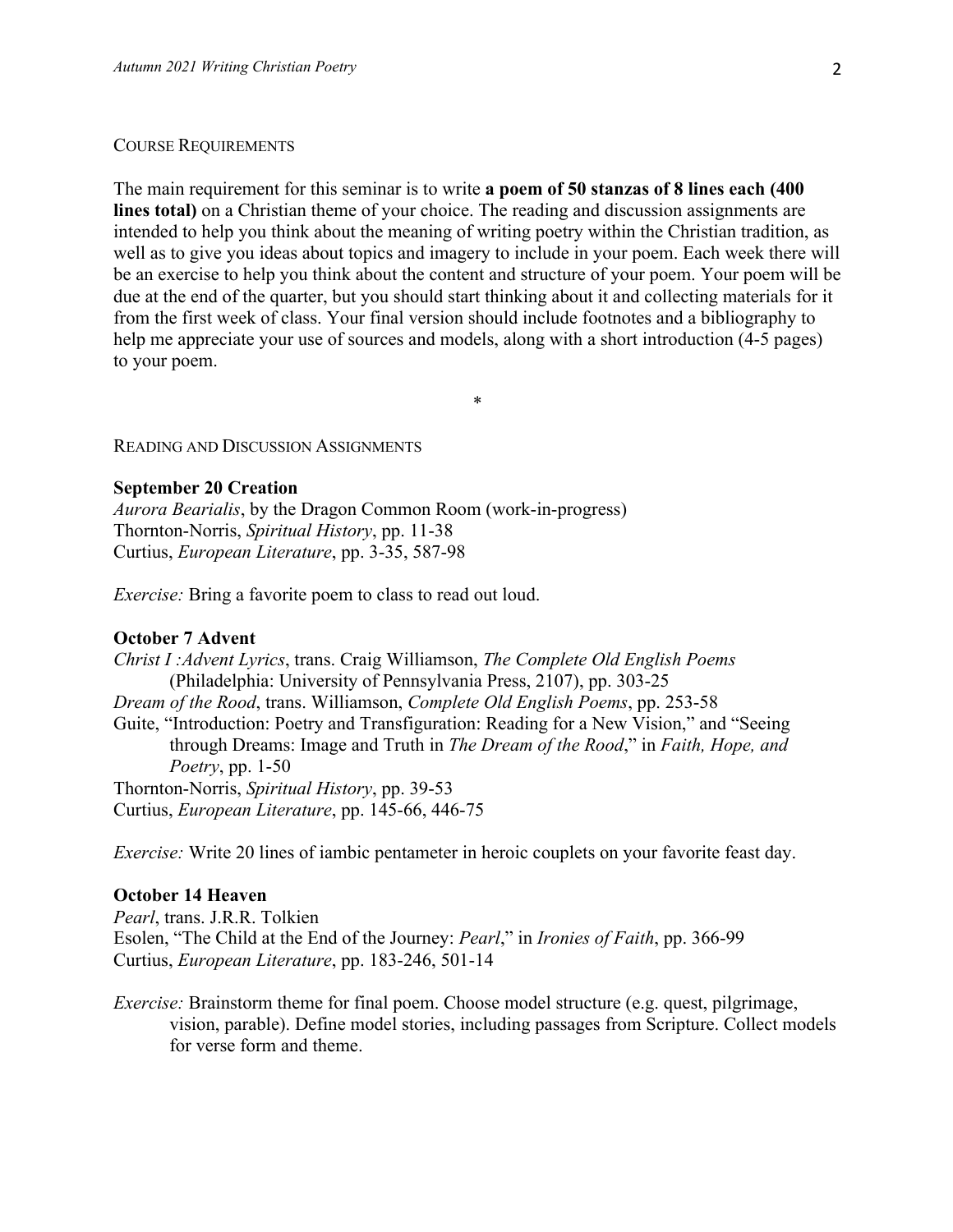#### **October 21 Psalmody**

*The Poets' Book of Psalms: The Complete Psalter as Rendered by Twenty-five Poets from the Sixteenth to the Twentieth Centuries*, ed. Laurance Wieder (New York: Oxford University Press, 1995) Thornton-Norris, *Spiritual History*, pp. 55-67 Curtius, *European Literature*, pp. 247-301, 519-37

*Exercise:* Pick a psalm, and rewrite it in a meter of your choice. Compare your version with two

other translations.

# **October 28 Story**

William Shakespeare, *A Midsummer Night's Dream*, *The Tempest* Guite, "Truth and Feigning: Story and Play in *A Midsummer Night's Dream* and *The Tempest,"* in *Faith, Hope, and Poetry*, pp. 53-74 Esolen, "The Fullness of Time: Shakespeare's *Tempest*," in *Ironies of Faith*, pp. 112-51

Curtius, *European Literature*, pp. 302-47

*Exercise:* Collect reference materials for your poem: images, photographs, drawings, maps, costumes. Define main characters: traits, ways of speaking, style; philosophy and/or theology that they articulate.

# **November 4 Light**

- Sir John Davies, *Nosce Teipsum*, in *The Poems of Sir John Davies*, ed. Robert Krueger (Oxford: Clarendon Press, 1975), pp. 1-67, with commentary 317-53
- Guite, "Understanding Light: Ways of Knowing in the Poems of Sir John Davies," in *Faith, Hope, and Poetry*, pp. 75-101

Curtius, *European Literature*, pp. 380-401

*Exercise:* Outline the plot of your poem stanza by stanza. Write Pixar-style "pitch."

### **November 11 Fall**

John Milton, *Paradise Lost* (in 12 books), books I, IV, and IX [https://www.gutenberg.org/cache/epub/26/pg26-images.html] Guite, "Holy Light and Human Blindness: Visions of the Invisible in the Poetry of Henry Vaughan and Milton," in *Faith, Hope, and Poetry*, pp. 125-43 Esolen, "The Power of Obedience," in *Ironies of Faith*, pp. 195-228

Thornton-Norris, *Spiritual History*, pp. 69-81

*Exercise:* Write 10 stanzas of your poem.

# **November 18 Love**

Gerard Manley Hopkins, "The Wreck of the Deutschland," "The Loss of the Eurydice," and "The Blessed Virgin Compared to the Air We Breathe," in *Mortal Beauty, God's Grace: Major Poems and Spiritual Writings*, ed. John F. Thornton and Susan B. Varenne (New York: Vintage Books, 2003), pp. 9-20, 27-32, 41-45